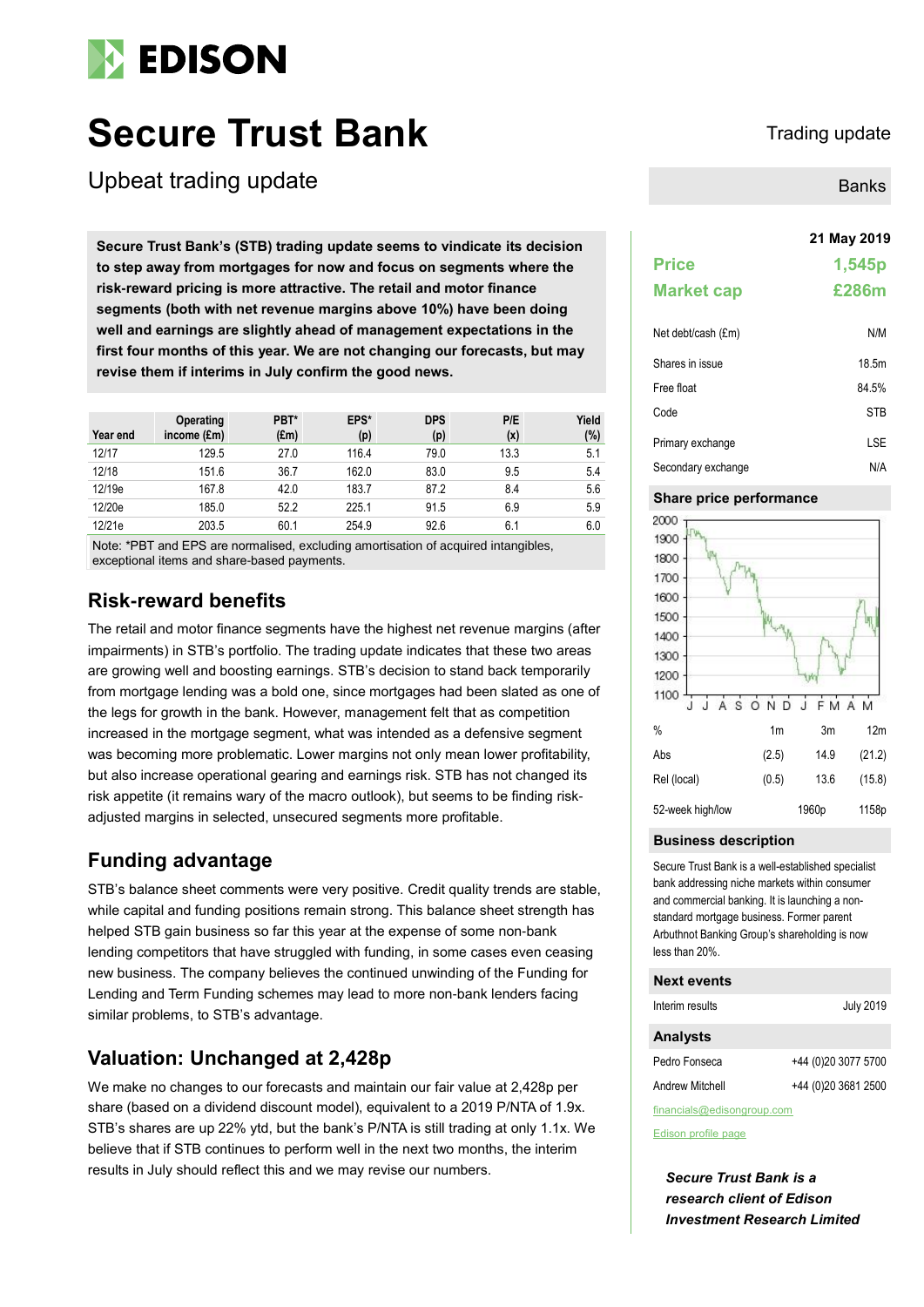

# **Risk-reward benefits**

STB announced a mortgage hiatus at the beginning of this year. This was a bold step given that STB had chosen mortgages as one of the legs for future growth. Furthermore, this was part of the general balance sheet de-risking strategy as STB grew more concerned with macro uncertainty resulting from Brexit and the evidence of a general slowdown.

Several banks (including some larger players) have been increasing competitive efforts in the mortgage market, largely due to the lower risk profile of mortgages. This has led to some margin compression, especially in the higher-margin segment of the sector (such as higher LTV, lower borrower quality). Management's view is that this is not attractive on a risk adjusted basis. STB believes that this made profitability in this segment more challenging and, paradoxically, also meant higher earnings risk, especially if the economic slowdown became more severe than expected.

In the first four months of this year, the retail finance and motor finance divisions performed well and this seems to be behind the upbeat trading update. The retail finance and motor finance net revenue margins were 10.3% and 15.3% in 2018, respectively, the highest-margin segments in their loan book (mortgages was 2.6%). STB is still following a cautious risk strategy (eg motor finance has been migrating from subprime to near-prime), but at the same time is looking at its riskadjusted margins carefully and altering its lending direction accordingly.

By way of comparison, CYBG announced its 2019 interims on 15 May, and we note that its sixmonth net interest margin dropped to 1.71% from 1.84% a year ago. Mortgage lending accounted for 11bp out of this 13bp contraction. While 11bp may seem small at first glance, it is significant at 7% of net interest income. We also note that CYBG indicated that margin pressures would likely remain and that it would proactively reduce its lending in certain mortgage segments as a result of margin compression and competition. Tesco also just announced that it is looking for a buyer for its mortgage portfolio and ceasing new business, quoting 'challenging market conditions'.

# **Forecasts unchanged**

We are keeping our forecasts unchanged despite the upbeat trading update. However, the interims in July may give us reason to revise our numbers.

We forecast loan growth of 20% y-o-y in 2019, stronger in commercial finance (26% y-o-y) than retail lending (15%). We expect growth to be balanced between the two areas in 2020 and 2021.

We continue to expect that some cost investments and one-offs will push the cost/income ratio up from 55.7% in 2018 to 58% in 2019. This will offset some of the benefits from the lower loan loss charge and volume growth. We forecast PBT on a continuing basis to rise from £34.7m in 2018 to £40.2m in 2019.

We forecast the cost to income ratio to improve from 2020 onwards, falling to 56% in 2020 and then 54.5% in 2021.This will be driven by balance sheet growth and the benefits of operating leverage and use of capital. We see pre-tax earnings on a continuing basis rising from £40m to £50m in 2020 and then to £60m in 2021.

We forecast the bank's ROE will increase from 12.8% in 2018 to 18.7% in 2021. By 2021, the bank's CET1 will have dropped to 11% which, although an acceptable level of capital, would require growth beyond 2021 to be funded by self-generated capital.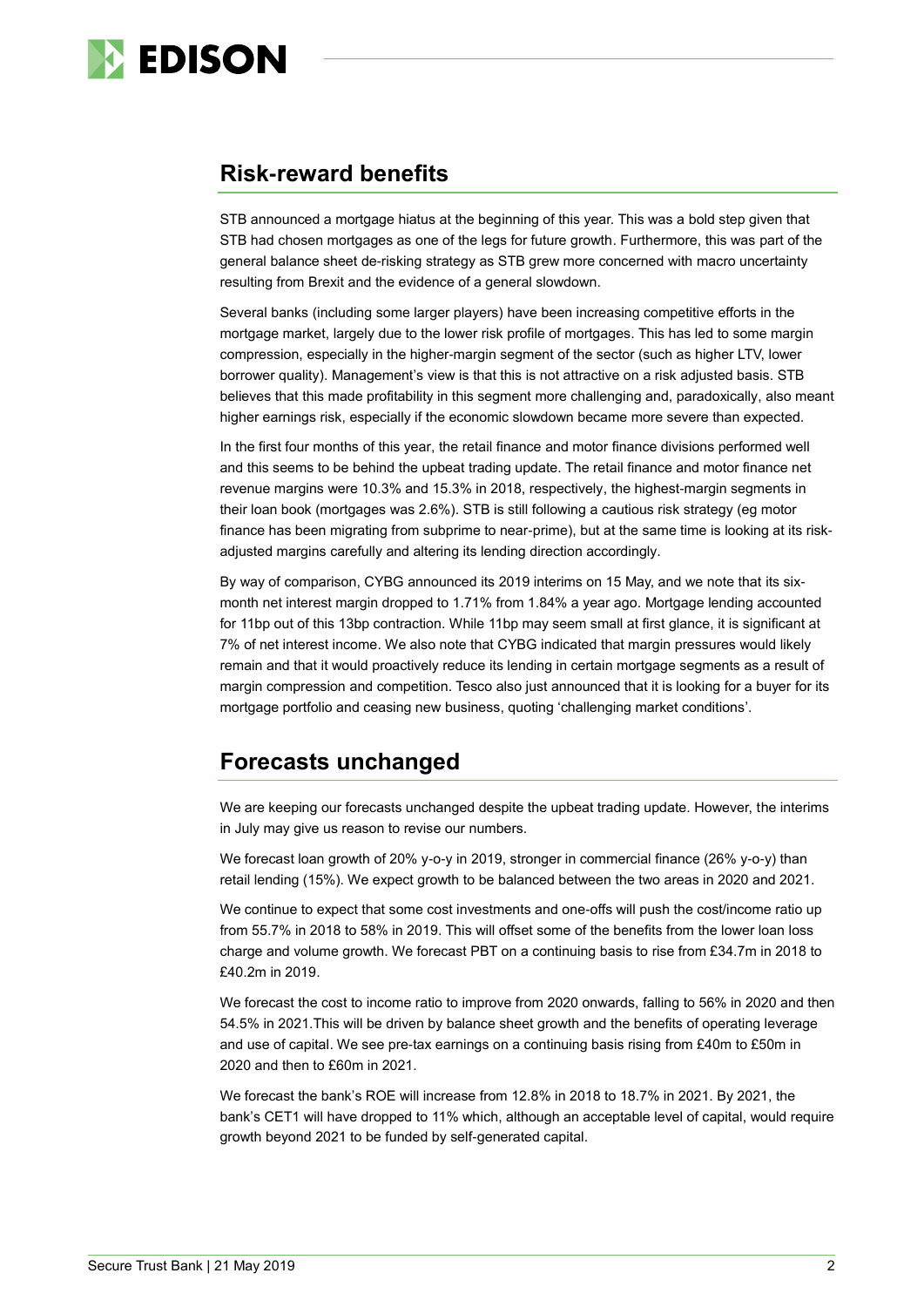

# **Valuation**

STB's shares have risen by 22.3% ytd. However, the bank was trading below its tangible net assets. This means the shares are now at a 2019 P/NTA of only 1.1x, while our fair value at (2,428p) remains at a P/NTA 1.9x (forecast tangible net asset of 1,298p). Our fair value is derived using a dividend discount model. Note that we forecast a ROTE of 18.0% in 2020 and 19.8% in 2021, hence a fair value well in excess of tangible book value is fully justified in our view.

|                          | . .<br>. . |              |          |         |               |
|--------------------------|------------|--------------|----------|---------|---------------|
|                          | One month  | Three months | One year | Ytd     | From 12m high |
| <b>Secure Trust Bank</b> | $-8.5$     | 8.2          | $-26.1$  | 22.3    | $-27.1$       |
| 1PM                      | 0.0        | $-5.4$       | $-9.8$   | 7.3     | $-29.9$       |
| <b>Close Brothers</b>    | $-3.8$     | 0.7          | $-3.9$   | 4.3     | $-10.7$       |
| <b>CYBG</b>              | $-8.0$     | 4.2          | $-35.2$  | 9.0     | $-46.2$       |
| Metrobank                | $-30.5$    | $-57.1$      | $-82.6$  | $-65.5$ | $-83.4$       |
| OneSavings Bank          | $-3.5$     | 17.1         | 2.9      | 23.0    | $-6.1$        |
| Paragon                  | 0.5        | 10.4         | $-15.3$  | 19.7    | $-17.2$       |
| PCF Group                | 3.9        | $-9.4$       | $-20.3$  | $-8.6$  | $-24.8$       |
| S&U                      | 20.2       | 2.6          | $-20.7$  | 1.9     | $-22.2$       |
| Average                  | $-2.6$     | $-4.6$       | $-23.1$  | $-1.1$  | $-30.1$       |
| Average ex-Metro         | 1.3        | 2.9          | $-14.6$  | 8.1     | $-22.5$       |

**Exhibit 1: Recent share price performance in context**

Source: Refinitiv, Edison Investment Research. Note: Priced at 15 May 2019.

Exhibit 2 compares STB's market multiples with some of its challenger and specialist lender peers. Excluding the outlier Metro Bank, STB's 2018 and 2019 P/E ratios are in line with the peer average. It is trading on a 2018 PBV of 1.1x, which is 15% below its peers. Its ROE of 9.8% is 32% below its peers since optically on this metric it does not look comparatively good value. However, we expect STB to have a significant uplift in profitability in 2020 (ROE of 17.1%) and then reach 18.7% in 2021. On this basis, it would suggest that the 15% discount looks attractive.

We reiterate our view that, as the market gains confidence that STB's repositioning is indeed working, this will be reflected in its rating. If STB continues to do as well as it indicated in the trading update, we believe the interims in July will support this view.

|                          | Price<br>(p) | Market cap<br>$(\text{Em})$ | P/E(x)<br>CY <sub>0e</sub> | P/E(x)<br>CY <sub>1e</sub> | <b>Dividend</b><br>yield (%) | ROE (%) last<br>reported | $P/BV(x)$ last<br>reported |
|--------------------------|--------------|-----------------------------|----------------------------|----------------------------|------------------------------|--------------------------|----------------------------|
| <b>Secure Trust Bank</b> | 1,455        | 270.0                       | 9.0                        | 7.9                        | 5.7                          | 9.8                      | 1.12                       |
| 1PM                      | 44           | 38.7                        | 6.0                        | 5.5                        | 1.5                          | 13.0                     | 1.00                       |
| <b>Close Brothers</b>    | 1.502        | 2283.1                      | 11.0                       | 10.9                       | 4.2                          | 16.3                     | 1.69                       |
| <b>CYBG</b>              | 198          | 2844.2                      | 7.6                        | 7.9                        | 1.6                          | 10.6                     | 0.55                       |
| Metrobank                | 584          | 571.4                       | 13.9                       | 18.4                       | 0.0                          | 2.9                      | 0.41                       |
| OneSavings Bank          | 431          | 1060.2                      | 8.0                        | 7.0                        | 3.4                          | 22.3                     | 1.55                       |
| Paragon                  | 462          | 1211.5                      | 9.5                        | 8.9                        | 4.2                          | 10.3                     | 1.19                       |
| PCF Group                | 33           | 82.9                        | 15.4                       | 10.4                       | 0.9                          | 11.0                     | 1.65                       |
| S&U                      | 2,170        | 262.5                       | 6.4                        | 5.7                        | 3.1                          | 17.6                     | 1.68                       |
| Average                  |              |                             | 9.7                        | 9.3                        | 2.4                          | 13.0                     | 1.21                       |
| Average ex-Metro         |              |                             | 9.1                        | 8.0                        | 2.7                          | 14.4                     | 1.3                        |
| STB vs average ex-Metro  |              |                             | (2%)                       | (1%)                       | 112%                         | $-32%$                   | $-15%$                     |
|                          |              |                             |                            |                            |                              |                          |                            |

Source: Refinitiv, Edison Investment Research. Note: Priced at 15 May 2019.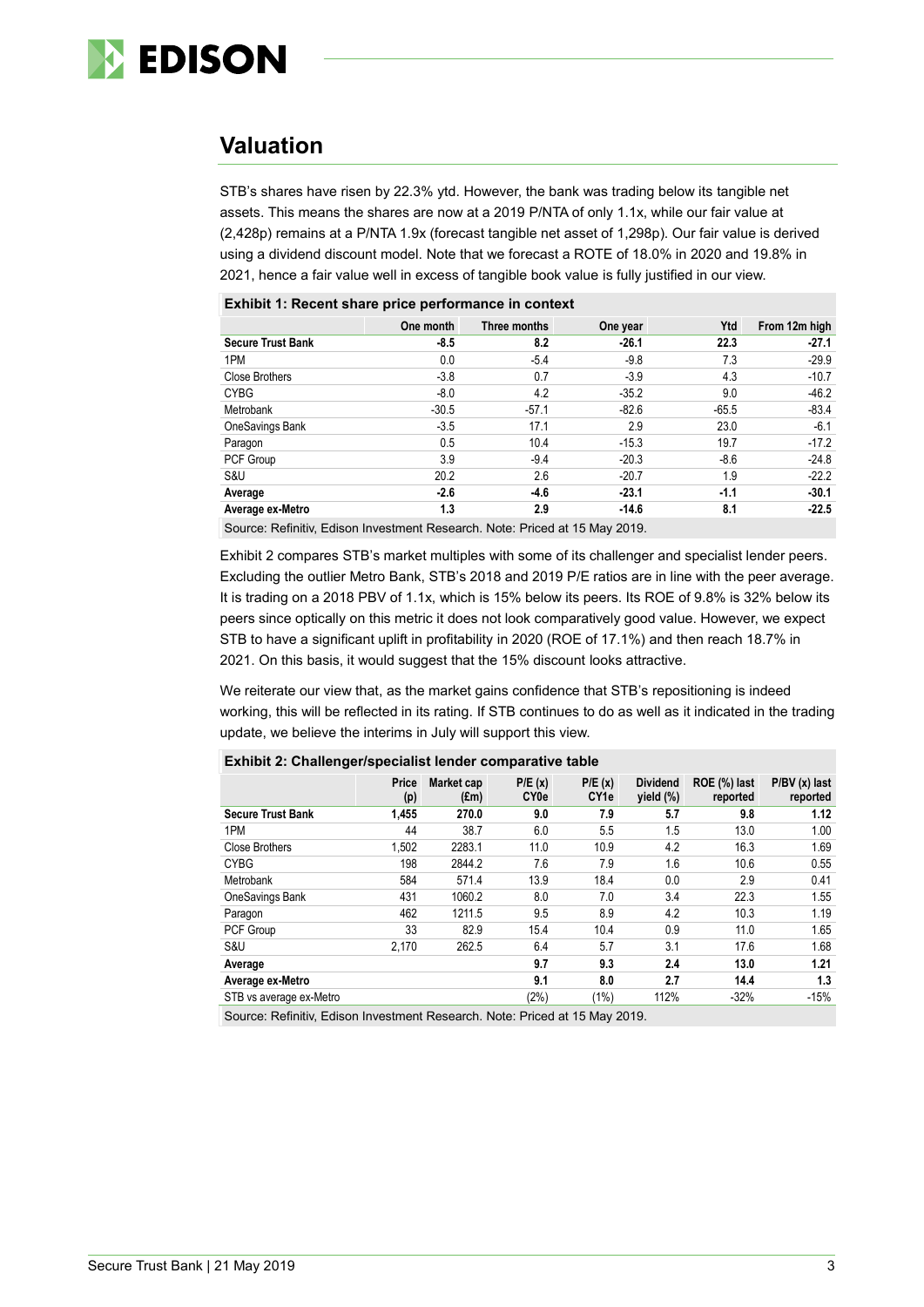

## **Exhibit 3: Financial summary**

| <b>Year-end December</b>                                       | 2016    | 2017    | 2018    | 2019e   | 2020e   | 2021e   |
|----------------------------------------------------------------|---------|---------|---------|---------|---------|---------|
| £m except where stated                                         |         |         |         |         |         |         |
| <b>PROFIT AND LOSS</b>                                         |         |         |         |         |         |         |
| Net interest income                                            | 92.5    | 114.6   | 133.7   | 148.5   | 162.1   | 177.8   |
| Net commission income                                          | 14.5    | 14.9    | 17.9    | 19.3    | 22.8    | 25.7    |
| Total operating income                                         | 107.0   | 129.5   | 151.6   | 167.8   | 185.0   | 203.5   |
| Total G&A expenses (exc non-recurring items below)             | (64.3)  | (71.3)  | (84.5)  | (97.3)  | (103.5) | (110.9) |
| Operating profit pre impairments & exceptionals                | 42.7    | 58.2    | 67.1    | 70.5    | 81.5    | 92.7    |
| Impairment charges on loans                                    | (23.3)  | (33.5)  | (32.4)  | (30.3)  | (31.2)  | (32.5)  |
| Other income                                                   | 0.0     | 0.3     | 0.0     | 0.0     | 0.0     | 0.0     |
| Operating profit post impairments                              | 19.4    | 25.0    | 34.7    | 40.2    | 50.3    | 60.1    |
| Non-recurring items                                            | 0.0     | 0.0     | 0.0     | 0.0     | 0.0     | 0.0     |
| Pre-tax profit - continuing basis                              | 19.4    | 25.0    | 34.7    | 40.2    | 50.3    | 60.1    |
| Corporation Tax                                                | (5.2)   | (5.1)   | (6.4)   | (6.8)   | (8.5)   | (10.2)  |
| Tax rate                                                       | 26.8%   | 20.4%   | 18.4%   | 17.0%   | 17.0%   | 17.0%   |
| Bank tax surcharge                                             | 0.0     | 0.0     | 0.0     | (1.2)   | (2.0)   | (2.8)   |
| Profit after tax - continuing basis                            | 14.2    | 19.9    | 28.3    | 32.1    | 39.7    | 47.1    |
| Discontinued business                                          | 123.3   | 3.9     | 0.0     | 0.0     | 0.0     | 0.0     |
| (Loss)/profit for year                                         | 137.5   | 23.8    | 28.3    | 32.1    | 39.7    | 47.1    |
| Minority interests                                             | 0.0     | 0.0     | 0.0     | 0.0     | 0.0     | 0.0     |
| Net income attributable to equity shareholders                 | 137.5   | 23.8    | 28.3    | 32.1    | 39.7    | 47.1    |
| Company reported pre-tax earnings adjustments                  | 7.9     | 2.0     | 2.0     | 1.8     | 1.9     | 0.0     |
| Reported underlying pre-tax earnings (ex-discontinued 2015/16) | 27.3    | 27.0    | 36.7    | 42.0    | 52.2    | 60.1    |
| Reported underlying earnings after tax                         | 20.6    | 21.5    | 29.9    | 33.9    | 41.6    | 47.1    |
| Average basic number of shares in issue (m)                    | 18.5    | 18.5    | 18.5    | 18.5    | 18.5    | 18.5    |
| Average diluted number of shares in issue (m)                  | 18.6    | 18.6    | 18.6    | 18.6    | 18.6    | 18.6    |
| Reported diluted EPS (p)                                       | 77.3    | 107.0   | 152.2   | 172.9   | 213.6   | 253.4   |
| Underlying diluted EPS (p)                                     | 113.0   | 116.4   | 162.0   | 183.7   | 225.1   | 254.9   |
| Ordinary DPS (p)                                               | 75.0    | 79.0    | 83.0    | 87.2    | 91.5    | 92.6    |
| Special DPS (p)                                                | 165.0   | 0.0     | 0.0     | 0.0     | 0.0     | 0.0     |
| Net interest/average loans                                     | 8.15%   | 7.72%   | 7.37%   | 6.67%   | 6.15%   | 5.84%   |
| Impairments/average loans                                      | 2.04%   | 2.30%   | 1.79%   | 1.36%   | 1.18%   | 1.07%   |
| Cost income ratio                                              | 60.1%   | 55.1%   | 55.7%   | 58.0%   | 56.0%   | 54.5%   |
| <b>BALANCE SHEET</b>                                           |         |         |         |         |         |         |
| Net customer loans                                             | 1,321.0 | 1,598.3 | 2,028.9 | 2,428.5 | 2,841.4 | 3,249.6 |
| Other assets                                                   | 189.0   | 293.3   | 415.4   | 428.6   | 443.5   | 485.6   |
| <b>Total assets</b>                                            | 1,510.0 | 1,891.6 | 2,444.3 | 2,857.0 | 3,284.9 | 3,735.2 |
| Total customer deposits                                        | 1,151.8 | 1,483.2 | 1,847.7 | 2,248.6 | 2,583.1 | 3,008.9 |
| Other liabilities                                              | 122.2   | 159.3   | 359.5   | 354.7   | 424.6   | 411.7   |
| <b>Total liabilities</b>                                       | 1,274.0 | 1,642.5 | 2,207.2 | 2,603.3 | 3,007.7 | 3,420.6 |
| Net assets                                                     | 236.0   | 249.1   | 237.1   | 253.7   | 277.2   | 314.6   |
| <b>Minorities</b>                                              | 0.0     | 0.0     | 0.0     | 0.0     | 0.0     | 0.0     |
| Shareholders' equity                                           | 236.0   | 249.1   | 237.1   | 253.7   | 277.2   | 314.6   |
| Other selected data and ratios                                 |         |         |         |         |         |         |
| Period end shares in issue (m)                                 | 18.5    | 18.5    | 18.5    | 18.5    | 18.5    | 18.5    |
| NAV per share (p)                                              | 1,277   | 1,348   | 1,283   | 1,373   | 1,500   | 1,703   |
| Tangible NAV per share (p)                                     | 1,229   | 1,292   | 1,230   | 1,298   | 1,425   | 1,638   |
| Return on average equity                                       | 72.9%   | 9.8%    | 11.6%   | 13.1%   | 15.0%   | 15.9%   |
| Normalised return on average equity                            | 9.9%    | 8.9%    | 12.8%   | 14.4%   | 17.1%   | 18.7%   |
| Return on average TNAV                                         | 10.3%   | 9.3%    | 13.4%   | 15.1%   | 18.0%   | 19.8%   |
| Average loans                                                  | 1,134.6 | 1,484.6 | 1,863.7 | 2,228.7 | 2,430.1 | 2,635.0 |
| Average deposits                                               | 1,067.5 | 1,321.7 | 1,655.4 | 2,085.3 | 2,264.9 | 2,427.8 |
| Loans/deposits                                                 | 114.7%  | 107.8%  | 109.8%  | 108.0%  | 110.0%  | 108.0%  |
| Risk exposure                                                  | 1,264.0 | 1,446.1 | 1,824.6 | 2,175.8 | 2,522.0 | 2,878.9 |
| Common equity tier 1 ratio                                     | 18.0%   | 16.5%   | 13.8%   | 12.0%   | 11.1%   | 11.0%   |
| Source: Edison Investment Research, company data               |         |         |         |         |         |         |